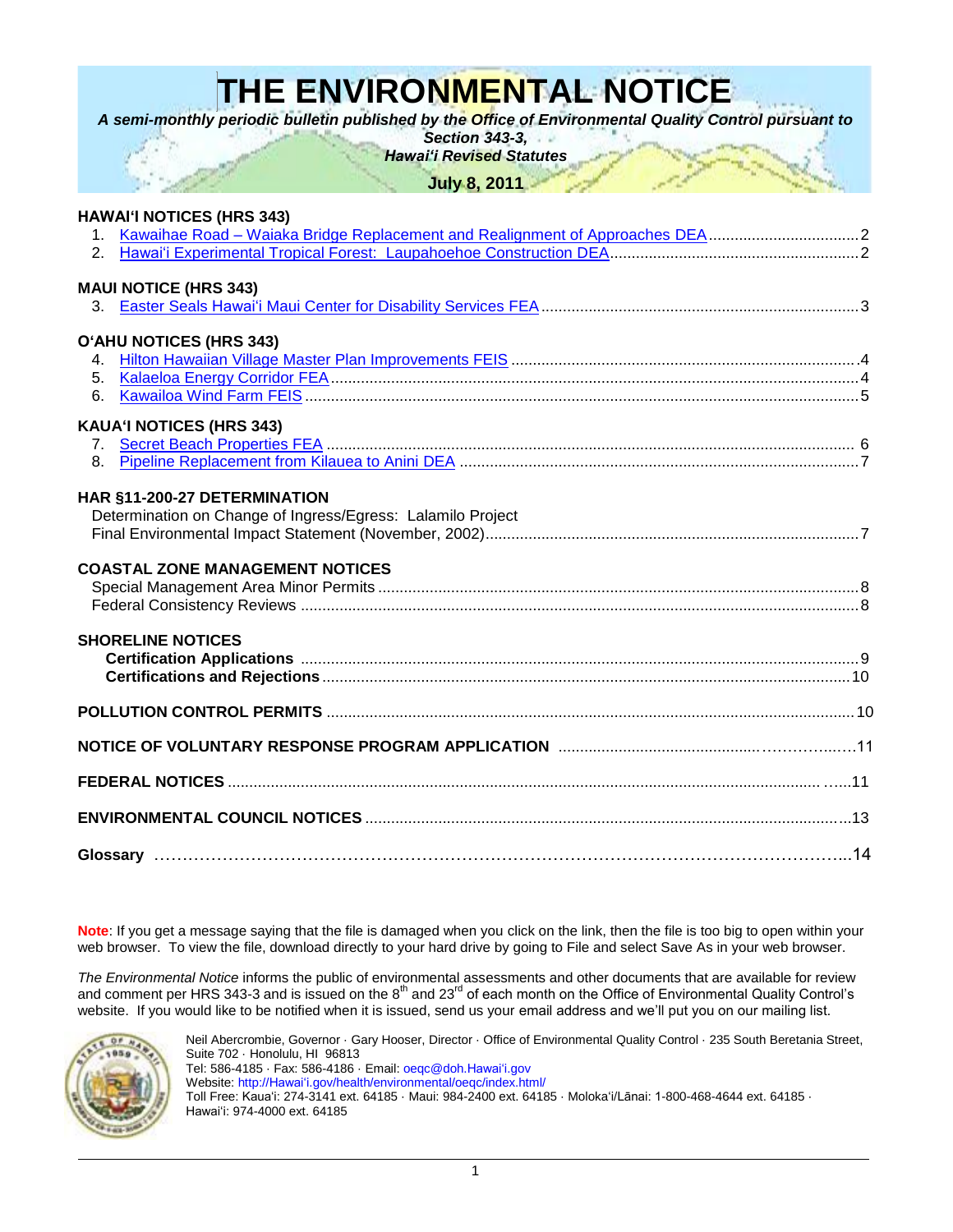

# **HAWAIʻI NOTICES (HRS 343)**

# **1. Kawaihae Road – [Waiaka Bridge Replacement and Realignment of Approaches](http://oeqc.doh.hawaii.gov/Shared%20Documents/EA_and_EIS_Online_Library/Hawaii/2010s/2011-07-08-DEA-Kawaihae-Road-Waiaka-Bridge-Repair-and-Realignment.pdf) Draft EA**

| Island:          | Hawaiʻi                                               |
|------------------|-------------------------------------------------------|
| <b>District:</b> | South Kohala                                          |
| TMK:             | Kawaihae Road right-of-way parcels adjacent to right- |
|                  | of-way 6-5-001:033; 6-5-001:015; 6-6-004:001; 6-6-    |
|                  | 001:077                                               |
| <b>Permits:</b>  | Department of the Army, Nationwide Permit, Section    |
|                  | 404, Clean Water Act Section 106 (NHPA), Section 7    |

(ESA); Section 401, Water Quality Certification; National Pollutant Discharge Elimination System (NPDES) General Permit for Construction Stormwater



Activities; Noise Permit; Construction Noise Variance (if required); Stream Channel Alternation Permit; Chapter 6E, HRS Historic Preservation Review; Department of Transportation Permit to Perform Work Within State Highways; Coastal Zone Management (CZM) Program Consistency Determination; Grubbing, Grading, Excavation and Stockpiling; Building Permit; Landfill Disposal Permit

#### **Proposing/Determination**

| Agency:            | State of Hawai'i, Department of Transportation, 869 Punchbowl Street, Honolulu, Hawai'i |
|--------------------|-----------------------------------------------------------------------------------------|
|                    | 96813. Contact: Lance Manabe, (808) 587-6396                                            |
| <b>Consultant:</b> | Wilson Okamoto Corporation, 1907 South Beretania Street, Suite 400, Honolulu, Hawai'i   |
|                    | 96826. Contact: Tracy Fukuda, (808) 946-2277                                            |
| <b>Status:</b>     | Anticipated Finding of No Significant Impact. 30-day comment period begins; comments    |

are due on August 6, 2011. Send comments to the Proposing Agency and the **Consultant** 

The State of Hawaiʻi Department of Transportation (HDOT) proposes to replace the existing Waiaka Stream Bridge with an approximate 53-foot wide by approximate 80-foot long replacement bridge to accommodate two travel lanes, one in each direction, a shoulder/bike lane, and raised sidewalk. In addition, the approaches will be realigned to create a smooth transition to the replacement bridge and the Kawaihae Road – Kohala Mountain Road intersection would be reconfigured to include a traffic signal or roundabout. At this time, the HDOT has made no decision as to which of six alternatives will be selected for design and construction.

No significant long-term environmental or community impacts are anticipated from the construction and operation of any of the six alternatives. Construction activities are anticipated to have short-term noise, traffic, and air quality impacts in the surrounding area.

# **2. Hawaiʻi [Experimental Tropical Forest: Laupahoehoe Construction](http://oeqc.doh.hawaii.gov/Shared%20Documents/EA_and_EIS_Online_Library/Hawaii/2010s/2011-07-08-DEA-Hawaii-Experimental-Tropical-Forest-Laupahoehoe-Construction.pdf) Draft EA**

| Island:                        | Hawai'i                                                             |
|--------------------------------|---------------------------------------------------------------------|
| <b>District:</b>               | North Hilo                                                          |
| TMK:                           | TMK: 3 <sup>rd</sup> /3-6-06: 14; 16; 37; 38; 39; 46; 47; 50; & 82. |
| <b>Permits:</b>                | US Army Corps of Engineers, Section 404, Clean Water                |
|                                | Act; State of Hawai'i Department of Health, National                |
|                                | Pollution Discharge Elimination System Permit; US Fish              |
|                                | and Wildlife Service, Informal Consultation on project              |
|                                | effects upon Threatened and Endangered Species.                     |
| <b>Pronosing/Determination</b> |                                                                     |



### **Proposing/Determination**

**Agency:** Department of Land and Natural Resources, Land Division, 75 Aupuni Street, Room 204, Hilo, Hawaiʻi 96720. Contact: (808) 974-6203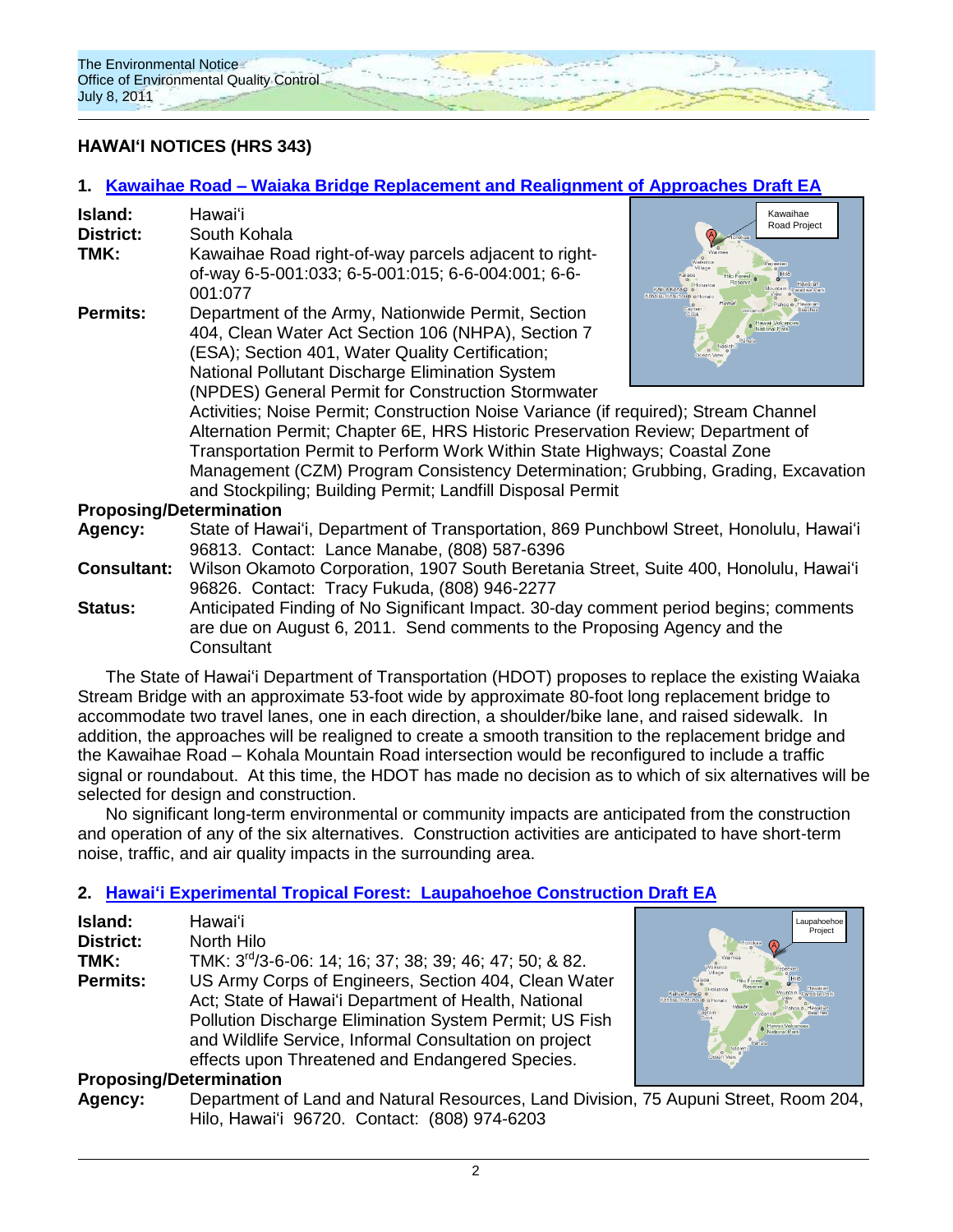**Consultant:** Enterprise Technical Services, USDA Forest Service, Lolo National Forest, Building 24, Fort Missoula, Missoula, Montana 59804. Contact: John Slown, (406) 329-3749 **Status:** Anticipated Finding of No Significant Impact. 30-day comment period begins; comments are due on August 6, 2011. Send comments to the Proposing Agency and the **Consultant** 

The Pacific Southwest Research Station in Hilo, Institute of Pacific Islands Forestry, USDA Forest Service proposes to develop a research and education facility adjacent to the recently established Hawaiʻi Experimental Tropical Forest (HETF). This facility would include construction an educational pavilion, vault toilets, equipment storage space, and associated parking on lands leased from the Hawaiʻi Department of Land and Natural Resources (TMK#360006046). Bunkhouse space for 20 persons, classroom space, a caretaker residence, and associated facilities would also be constructed or renovated on lands of the Forest Service (TMK#360006014, 360006016, & 360006082). An access route to the HETF proposed for this project would include approximately 0.7 miles of new road.

The direct, indirect, secondary and cumulative impacts associated with the project would be localized impacts to the visual environment within the immediate project vicinity. These would be mitigated on a larger scale by screening effects of vegetation and terrain. Other measurable impacts would be shortterm, occurring during the construction phase, such as soil disturbance, habitat displacement and increased noise. No significant impacts to any resource are anticipated. The issuance of a Finding of No Significant Impact for this project is anticipated.

> **Easter Seals Project**

# **MAUI NOTICE (HRS 343)**

### **3. Easter Seals Hawaiʻi [Maui Center for Disability Services](http://oeqc.doh.hawaii.gov/Shared%20Documents/EA_and_EIS_Online_Library/Maui/2010s/2011-07-08-FEA-Easter-Seals-Hawaii-Maui-Center-for-Disability-Services.pdf) Final [EA \(FONSI\)](http://oeqc.doh.hawaii.gov/Shared%20Documents/EA_and_EIS_Online_Library/Maui/2010s/2011-07-08-FEA-Easter-Seals-Hawaii-Maui-Center-for-Disability-Services.pdf)**

| Island:            | Maui<br>Wikipa Makers                                                                                                                       |
|--------------------|---------------------------------------------------------------------------------------------------------------------------------------------|
| District:          | Wailuku                                                                                                                                     |
| TMK:               | (II) 3-8-052:009                                                                                                                            |
| <b>Permits:</b>    | <b>SMA, Building Permit</b>                                                                                                                 |
| <b>Applicant:</b>  | Easter Seals Hawai'i, 710 Green Street, Honolulu, Hawai'i 96813. Contact: Mr. John<br>Howell, (808) 536-1015                                |
| <b>Approving</b>   |                                                                                                                                             |
| Agency:            | County of Maui, Community Development Block Grant Program Office, 200 South High<br>Street, Wailuku, Hawai'i 96813. Contact: (808) 270-7213 |
| <b>Consultant:</b> | Frampton & Ward, LLC, 2073 Wells Street #101, Wailuku, Hawai'i 96793.<br>Contact: (808) 249-2224                                            |
| Status:            | Finding of No Significant Impact (FONSI)                                                                                                    |

Easter Seals of Hawaiʻi (ESH) is proposing a renovation project on lands it recently purchased at 155 South Wakea Avenue, in Kahului, Maui. ESH purchased the property from Maui Land & Pineapple in 2010 intending to establish a new ESH Maui facility designed to provide programs and services for clients with developmental disabilities and special needs. ESH intends to renovate and modernize two existing buildings formerly occupied as: a) children's day care facility; and b) dormitory for seasonal workers. The subject property is zoned "M-2, Heavy Industrial" and is located within a highly developed region of Kahului. Existing uses of the property will generally be maintained, with the dormitory converted to offices and transitional housing facility for program participants. The new facility will be consistent with the property's zoning and will not constitute an intensification of land use. As part of the project site's original development, lands underlying the project site were significantly altered. Nevertheless, due to the prevalent sandy soils underlying the project site, archaeological monitoring has been recommended and will be employed during all ground altering activities to ensure adverse impacts to archaeological resources are avoided. No other adverse impacts as a result of the project are anticipated.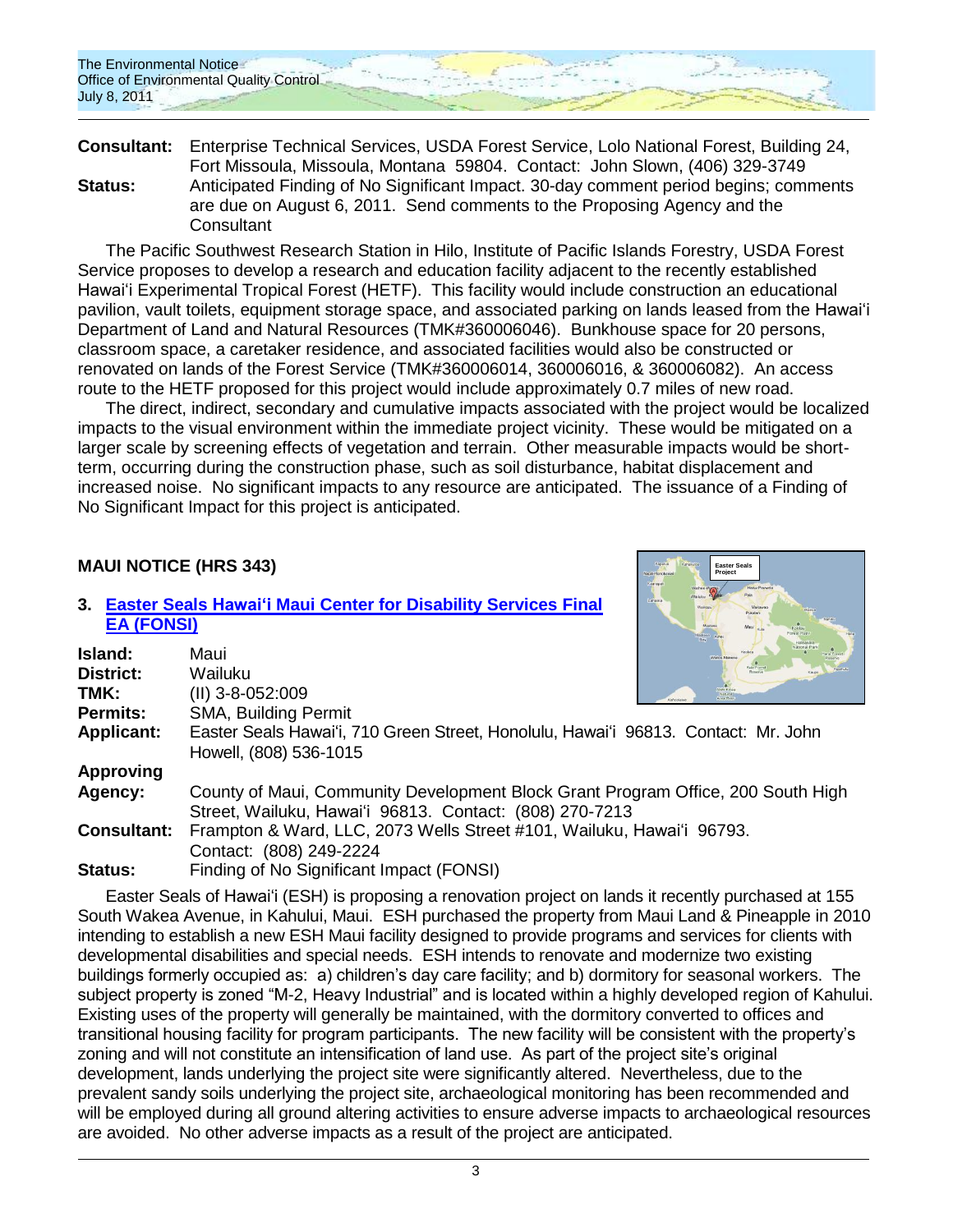

# **OʻAHU NOTICES (HRS 343)**

|         |                    | 4. Hilton Hawaiian Village Mater Plan Improvements Final EIS                                              | <b>Hilton Hawaiian</b><br><b>Village Project</b> |
|---------|--------------------|-----------------------------------------------------------------------------------------------------------|--------------------------------------------------|
| Island: |                    | Oʻahu                                                                                                     |                                                  |
|         | <b>District:</b>   | Waikiki                                                                                                   |                                                  |
| TMK:    |                    | 2-6-5: Portion of 1                                                                                       |                                                  |
|         |                    | 2-6-8: 1, 2, 3, 5, 7, 12, 19, 20, 21, 23, 24, 27, 31, 34, 37,                                             |                                                  |
|         |                    | and 38                                                                                                    |                                                  |
|         |                    | 2-6-9: 1, 2, 3, 7, 9, 10, 11, 12, and 13                                                                  |                                                  |
|         | <b>Permits:</b>    | Planned Development-Resort, Waikiki Special District Permit, Major Special Management                     |                                                  |
|         |                    | Area Use Permit, Building and Grading permits, and various other permits/approvals for                    |                                                  |
|         |                    | infrastructure improvements.                                                                              |                                                  |
|         | <b>Applicant:</b>  | Hilton Hawaiian Village Beach Resort & Spa, 2005 Kalia Road, Honolulu, Hawai'i 96815.                     |                                                  |
|         |                    | Contact: Gerard C. Gibson, (808) 949-4321                                                                 |                                                  |
|         | <b>Approving</b>   |                                                                                                           |                                                  |
|         | Agency:            | Department of Planning and Permitting, City and County of Honolulu, 650 South King                        |                                                  |
|         |                    | Street, Honolulu, Hawai'i 96813. Contact: Steve Tagawa, (808) 768-8024                                    |                                                  |
|         | <b>Consultant:</b> | Group 70 International, Inc., 925 Bethel Street, 5 <sup>th</sup> floor, Honolulu, Hawai'i 96813. Contact: |                                                  |
|         |                    | Jeffrey H. Overton, (808) 523-5866                                                                        |                                                  |
| Status: |                    | Accepted by the Approving Agency (Volume II-Technical Appendices)                                         |                                                  |

The Hilton Hawaiian Village Beach Resort & Spa proposes major renovations to its 22-acre (25 parcels) resort complex located in Waikiki, which currently includes five hotel towers: the Tapa, Rainbow, Diamond Head, Aliʻi, and Kalia Towers and two time-share towers, the Grand Waikikian and Lagoon Towers. The complex also includes more than 150,000 square feet of banquet and meeting spaces, and 173,700 square feet of retail and restaurant space, various outdoor areas, six swimming pools, and the recently renovated Kahanamoku Lagoon.

The Village Master Plan Improvement Project includes:

- 1) Construction of two new time-share towers, a 350-foot, 300-unit tower to be built over the existing bus loading area, and a 260-foot, 255-unit tower as part of the redevelopment of Rainbow Bazaar;
- 2) Renovation of existing retail spaces with a net increase of 14,800 square feet of new retail space;
- 3) Improvements to the streetscape along Kalia Road;
- 4) Improvements to the main entry, Rainbow Drive, and the center area of resort retail;
- 5) Improvements to the existing front desk lobby and new Super Pool, Village Green, and Hau Tree Bar;
- 6) Improvements to the Tapa Pool and Café.

The Master Plan improvements will be implemented over a ten-year period at an estimated cost of \$760 million. The main entry improvements along Kalia Road, the Tapa Tower retail area, and Tapa Pool area would begin in 2012; the construction of the first time-share tower (350-foot, 300-unit) would start in 2013 and be completed in 2015; the Super Pool expansion, redevelopment of the Hau Tree Bar, and Main Lobby area would start in 2013 and be completed in 2014, and the construction of the second time-share tower (260-foot, 255-unit) would commence in 2019 and be completed in 2021.

# **5. [Kalaeloa Energy Corridor](http://oeqc.doh.hawaii.gov/Shared%20Documents/EA_and_EIS_Online_Library/Oahu/2010s/2011-07-08-FEA-Kalaeloa-Energy-Corridor.pdf) Final EA (FONSI)**

| Island:          | Oʻahu                                                                                                                                                               |
|------------------|---------------------------------------------------------------------------------------------------------------------------------------------------------------------|
| <b>District:</b> | 'Ewa District                                                                                                                                                       |
| TMK:             | First Division, 9-1-13 and 9-1-16                                                                                                                                   |
| <b>Permits:</b>  | Authorization to Do Work in City and State Rights-of-<br>Way, Grading Permit, Building Permit, and National<br><b>Pollutant Discharge Elimination System Permit</b> |

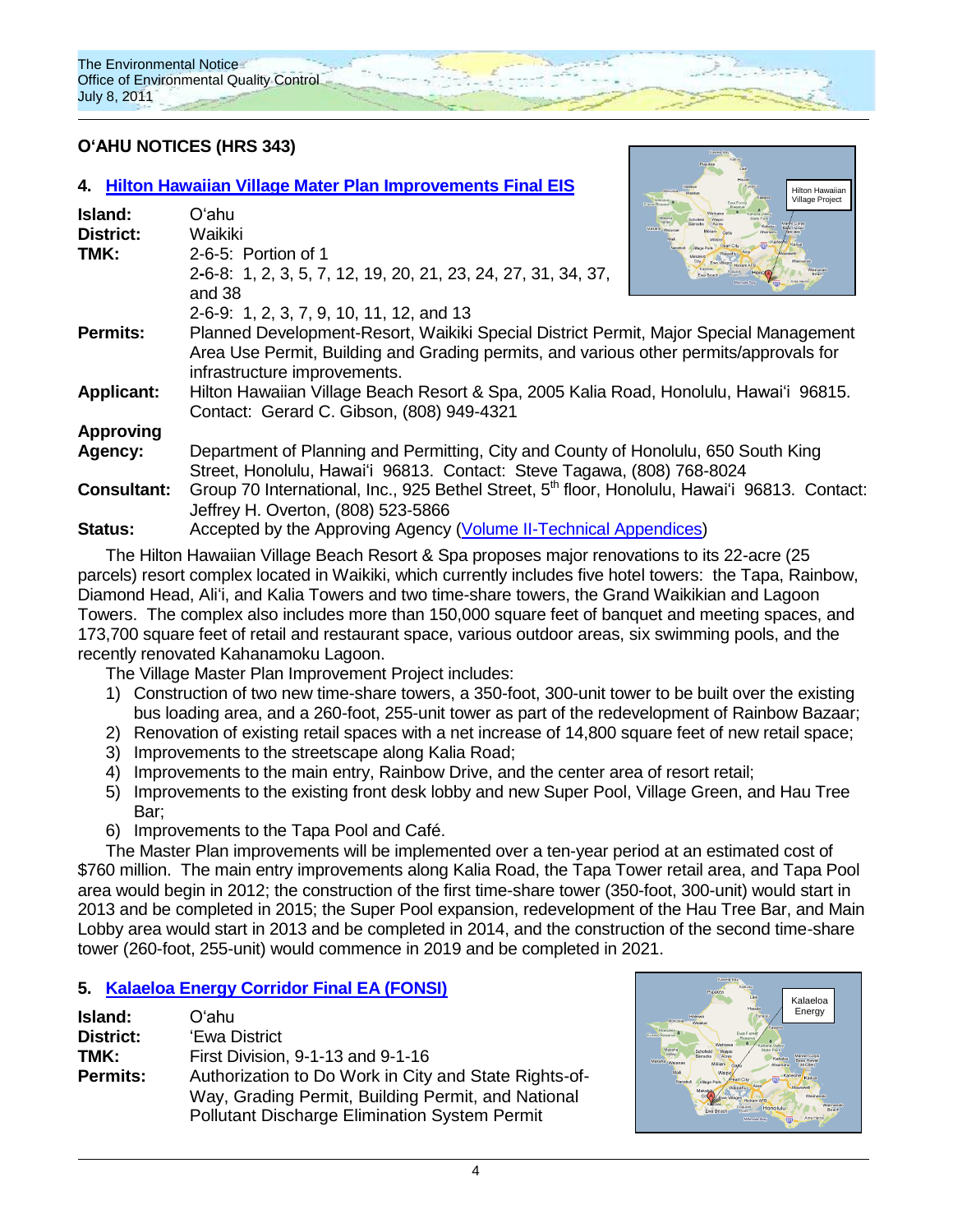

# **Proposing/Determination**

**Agency:** Hawaiʻi Community Development Authority, State of Hawaiʻi, 461 Cooke Street, Honolulu, Hawaiʻi 96813. Contact: Tesha Malama, (808) 692-7245 **Consultant:** Belt Collins Hawaiʻi Ltd., 2153 North King Street, Suite 200, Honolulu, Hawaiʻi 96819. Contact: Glen Koyama, (808) 521-5361 **Status:** Finding of No Significant Impact (FONSI)

The proposed action calls for the installation of a utility duct-line along lower Fort Barrette Road and Enterprise Avenue from Kapolei Parkway to Midway Road. The new duct-line is to provide a separate utility system from the existing Navy system of the former Naval Air Station-Barbers Point to serve the non-Navy occupants in Kalaeloa. A connecting duct-line will also be installed along Saratoga Avenue from an existing electrical substation to the new duct-line along Enterprise Avenue.

The proposed duct-line will have a total length of approximately 8,400 feet and a typical section that measures 1-1/2 feet by 3 feet. It will include several encased PVC conduits to separately hold electrical cables, telephone lines, and cable TV lines. With the provision of power along Enterprise Avenue, the proposed action will also include the installation of street lighting fixtures.

The proposed duct-line will be installed predominantly under the road pavement at a depth of approximately five feet (along lower Fort Barrette Road, the duct-line will be in shoulder area). To assure no interference or disruption of existing utility services, the specific location of the duct-line within the project rights-of-way will be coordinated with the U.S. Navy and utility companies having current facilities within the affected ROWs. A traffic control plan will be implemented to accommodate through traffic during project construction. The long-term operations of the underground duct-line will not result in any significant adverse impact on the environment.

The source of funding for the project will be State of Hawaiʻi monies through the Hawaiʻi Community Development Authority. Construction is anticipated to begin in mid 2011 and be completed by the end of 2012.

# **6. [Kawailoa Wind Farm Final EIS](http://oeqc.doh.hawaii.gov/Shared%20Documents/EA_and_EIS_Online_Library/Oahu/2010s/2011-07-08-FEIS-Kawailoa-Wind-Farm.pdf)**

| Island:<br><b>District:</b><br>TMK:                                 | O'ahu<br>Waialua<br>Wind farm: 61005001, 61006001, 61007001, 62011001<br>Traversed by existing onsite access roads: 61005003,<br>61005007, 61005014, 61005015, 61005016, 61005019,<br>61005020, 61005021, 61005022, 61008025, 62002001,<br>62002002, 62002025, 62009001                                                                                                                                                                                                                                                                                                                                                                                        | Kawailoa<br>Wind Farm<br>Makahi<br><b><i>Aarme Corps</i></b><br>Pearl Cit<br><b>Village Part</b><br>Honolulu |
|---------------------------------------------------------------------|----------------------------------------------------------------------------------------------------------------------------------------------------------------------------------------------------------------------------------------------------------------------------------------------------------------------------------------------------------------------------------------------------------------------------------------------------------------------------------------------------------------------------------------------------------------------------------------------------------------------------------------------------------------|--------------------------------------------------------------------------------------------------------------|
| <b>Permits:</b><br><b>Applicant:</b>                                | Communication sites: 67003024<br>Wind farm: Endangered Species Act (ESA) Section 10 Incidental Take Permit; Federal<br>Aviation Administration (FAA) Determination of No Hazard to Air Navigation; Federal<br>Communications Commission (FCC) License; State Endangered Species Incidental Take<br>License; Noise Permit; Permit to Operate or Transport Oversize and/or Overweight<br>Vehicles and Loads; Conditional Use Permit (Minor)<br>Communication site: Conservation District Use Permit; Request for Use of State Lands;<br>Forest Reserve System Special Use Permit<br>Kawailoa Wind, LLC, 810 Richards Street, Suite 650, Honolulu, Hawai'i 96813. |                                                                                                              |
|                                                                     | Contact: Wren Wescoatt, (808) 695-3300                                                                                                                                                                                                                                                                                                                                                                                                                                                                                                                                                                                                                         |                                                                                                              |
| <b>Approving</b><br>Agency:<br><b>Consultant:</b><br><b>Status:</b> | State of Hawai'i, Department of Business, Economic Development and Tourism (DBEDT),<br>P.O. Box 2359, Honolulu, Hawai'i 96804. Contact: Ms. Malama Minn, (808) 587-9000<br>CH2M HILL, Inc., 1132 Bishop Street, Suite 1100, Honolulu, Hawai'i 96813.<br>Contact: Paul Luersen; Phone: (808) 943-1133<br>Accepted by the Approving Agency                                                                                                                                                                                                                                                                                                                       |                                                                                                              |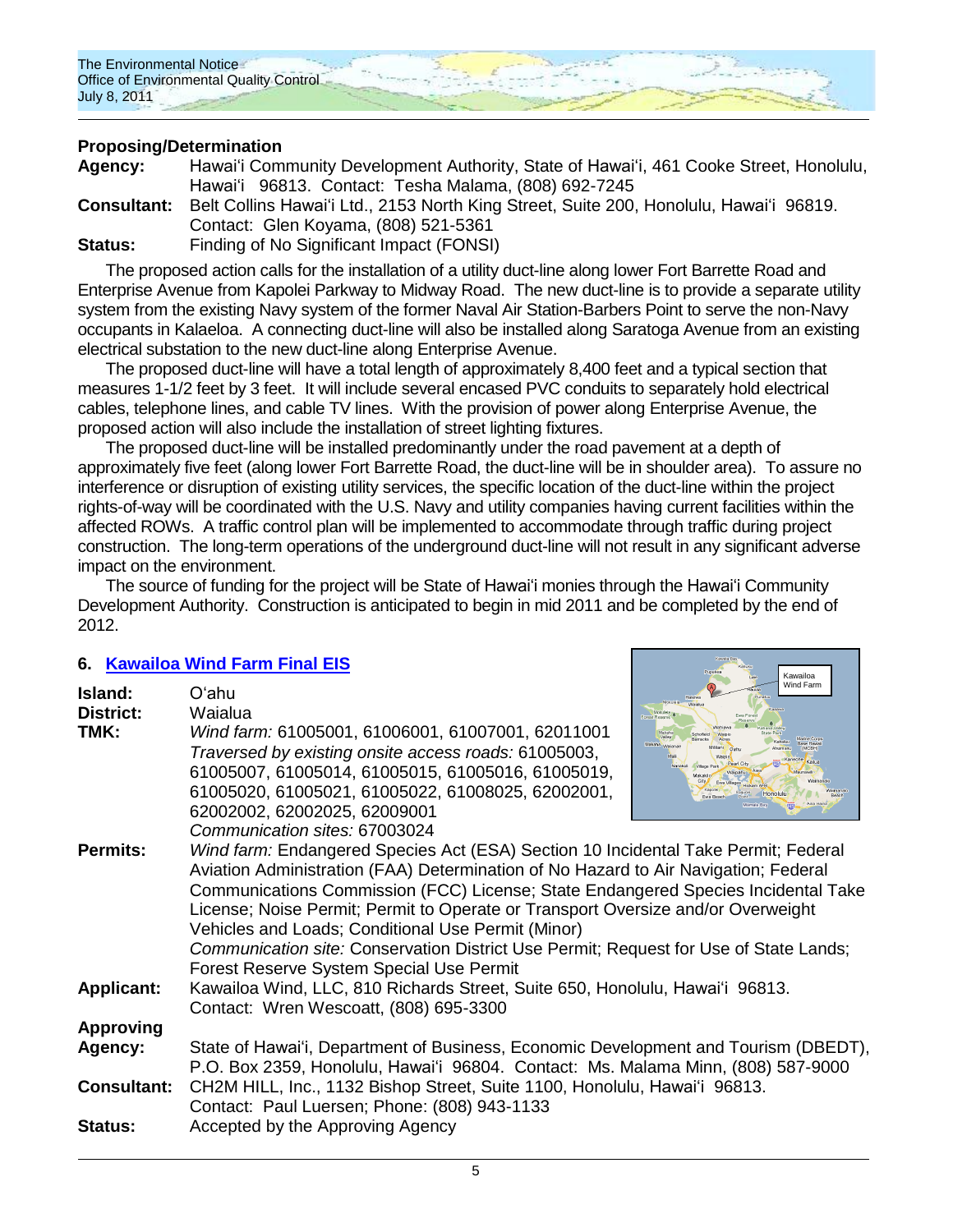The Environmental Notice Office of Environmental Quality Control July 8, 2011

The Proposed Action is to construct and operate a 70-megawatt wind farm on Kamehameha Schools' Kawailoa Plantation lands. In addition to wind turbine generators and appurtenant facilities at the wind farm site, the project would require installation of communication equipment on existing structures at existing communication sites on Mt. Kaʻala. The Final EIS evaluates the ecological, aesthetic, historic, cultural, military training, economic, social, and health effects that could result from the Proposed Action and its alternatives. This evaluation indicates that the adverse impacts would be relatively small in comparison to the benefits provided by the generation of additional renewable energy for Oʻahu consumers. To the extent possible, the Proposed Action has been developed so as to avoid or minimize potential adverse impacts; in those cases where impacts cannot be avoided or minimized, mitigation measures have been identified. The Proposed Action has the potential for incidental take of six federally and/or State listed threatened or endangered species. The cumulative effects of other existing and proposed wind farms on Oʻahu's North Shore were considered in the analysis of potential take. The proposed mitigation is expected to more than offset the anticipated take and provide a net benefit to the listed species.

# **KAUAʻI NOTICES (HRS 343)**

**Island:** Kauaʻi

# **7. Secret Beach [Properties Final EA \(FONSI\)](http://oeqc.doh.hawaii.gov/Shared%20Documents/EA_and_EIS_Online_Library/Kauai/2010s/2011-07-08-FEA-Secret-Beach-Properties.pdf)**



|                    |                                                                                      | <b>Kekana</b> |
|--------------------|--------------------------------------------------------------------------------------|---------------|
| District:          | Hanalei                                                                              |               |
| TMK:               | (4) 5-2-005:036                                                                      |               |
| <b>Permits:</b>    | Conservation District Use Permit, Special Management                                 |               |
|                    | Area Minor Permit, and Shoreline Setback Determination                               |               |
| <b>Applicant:</b>  | Secret Beach Properties, LLC, P.O. Box 781, Kilauea, Hawai'i 96754. Contact: Michele |               |
|                    | and Justin Hughes, (808) 639-0904                                                    |               |
| <b>Approving</b>   |                                                                                      |               |
| Agency:            | Department of Land and Natural Resources, Office of Conservation and Coastal Lands,  |               |
|                    | Kalanimoku Building, 1151 Punchbowl Street, Honolulu, Hawai'i 96813.                 |               |
|                    | Contact: Mr. Samuel Lemmo, (808) 587-0377                                            |               |
| <b>Consultant:</b> | SSFM International, Inc., 501 Sumner Street, Suite 620, Honolulu, Hawai'i 96817.     |               |
|                    | Contact: Ms. Robyn Loudermilk, (808) 531-1308                                        |               |
| Status:            | Finding of No Significant Impact (FONSI)                                             |               |

Secret Beach Properties, LLC will obtain a number of after-the-fact permits for approximately two (2) miles of trails and associated improvements across the width of the 23.803 acres property as well as two mauka-makai trails from the top of the coastal bluff to the shoreline area. These trails are required to access and maintain the property.

Additionally, Secret Beach Properties, LLC will seek approval for the removal of unwanted vegetation, including trees, subject to plans to be submitted to and approved by the Department of Land and Natural Resources Office of Conservation and Coastal Lands.

Lastly, Secret Beach Properties, LLC will also seek approval for the installation of a mauka boundary fence should illegal activities continue to occur on the property. These improvements are required for access and management of these lands.

Maintenance activities associated with the proposed action may directly result in short term impacts related to air and noise quality. Construction activities associated with the mauka boundary fence may also result in short term impacts to air and noise quality. However, these impacts will be localized and not affect surrounding properties. Air and noise quality will be mitigated through the use of appropriate best management practices.

Secondary impacts are not expected due to the size and location of the proposed action.

Cumulative impacts of the proposed action are neutral to positive. The existing improvements will remain in place and continue to be compatible with the natural characteristics of the Property. Proposed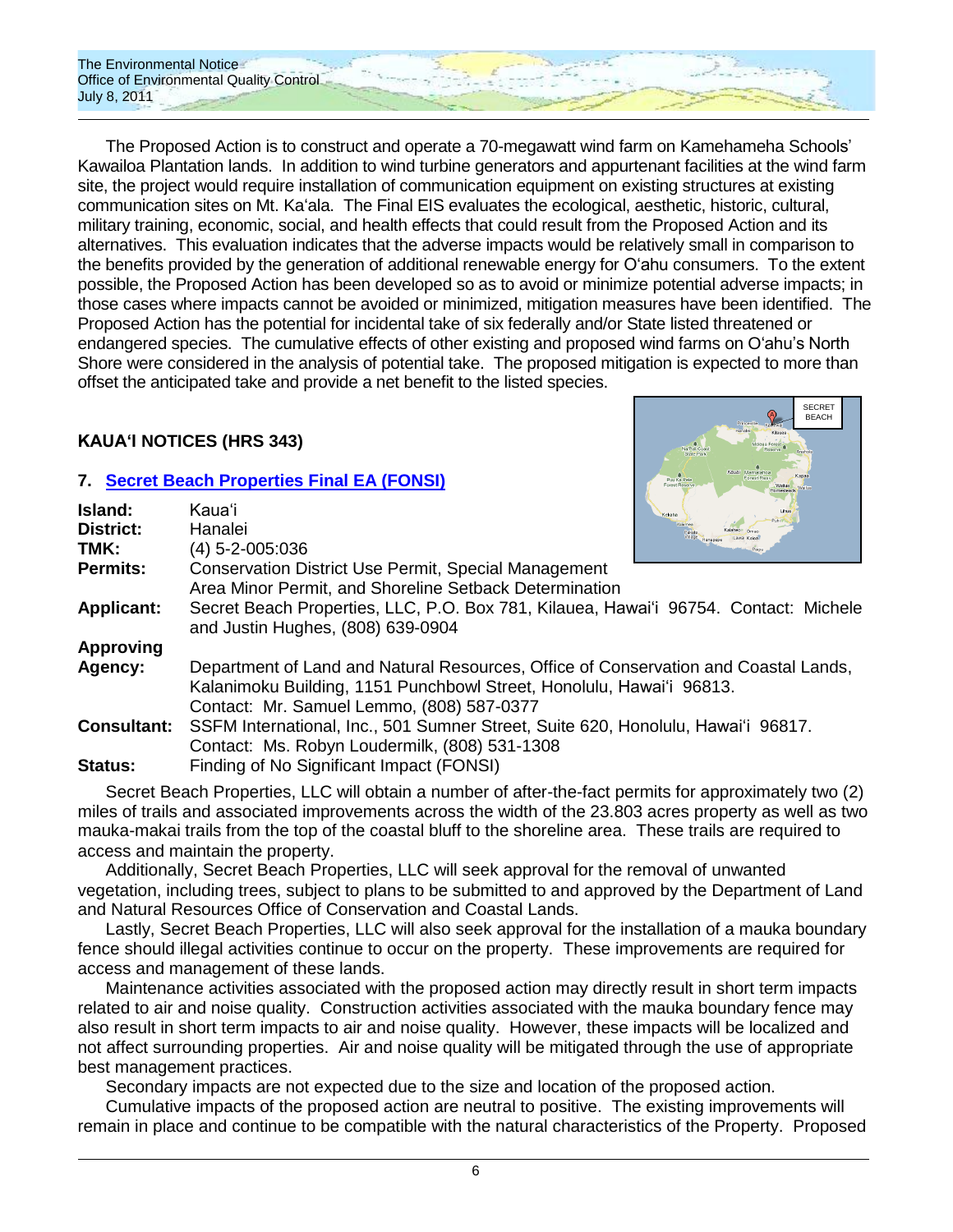

improvements will also be compatible with the natural characteristics of the Property. Existing and proposed improvements will allow Secret Beach Properties, LLC to walk, police, and maintain the Property. Landscape maintenance will ensure that vegetation on the coastal bluff is retained and maintained to minimize erosion of the bluff. The proposed action will also replace noxious species with native species that may be more compatible with the coastal forest and minimize potential for erosion.

Kilauea/Anini Pipeline

# **8. [Pipeline Replacement from Kilauea to Anini](http://oeqc.doh.hawaii.gov/Shared%20Documents/EA_and_EIS_Online_Library/Kauai/2010s/2011-07-08-DEA-Kilauea-to-Anini-Pipeline-Replacement.pdf) Draft EA**

| Island:<br><b>District:</b>    | Kaua'i<br>North Shore                                                                                                                                                                                                                                                                                                                                  |                                                                     |
|--------------------------------|--------------------------------------------------------------------------------------------------------------------------------------------------------------------------------------------------------------------------------------------------------------------------------------------------------------------------------------------------------|---------------------------------------------------------------------|
| TMK:                           | Various parcels within plats 5-2-005, 5-2-010, 5-2-013,<br>5-2-017, 5-2-019, 5-3-003, 5-3-004, 5-3-005, 5-3-006, 5-<br>3-007, 5-3-009                                                                                                                                                                                                                  | Kauai Mamalahoa<br>Kapaa<br>Puu Ka Pele<br>Forest Reserve<br>Kekaha |
| <b>Permits:</b>                | Shoreline Setback Variance (determination pending),<br>Special Management Area (anticipated exemption),<br>Department of the Army Permit (anticipated Section 10), NPDES Permit for Construction<br>Related Discharges, Conservation District User Permit, Road Usage Permit, Grading,<br>Grubbing and Stockpiling Permits, and Community Noise Permit |                                                                     |
| <b>Proposing/Determination</b> |                                                                                                                                                                                                                                                                                                                                                        |                                                                     |
| Agency:                        | Department of Water, County of Kaua'i, P.O. Box 1706, Līhu'e, Hawai'i 96766. Contact:<br>Aaron Zambo, (808) 245-5449                                                                                                                                                                                                                                   |                                                                     |
| <b>Consultant:</b>             | Fukunaga & Associates, Inc., 1357 Kapi'olani Blvd., Suite 1530, Honolulu, Hawai'i 96814.<br>Contact: Lance Fukumoto, (808) 944-1821                                                                                                                                                                                                                    |                                                                     |

**Status:** Anticipated Finding of No Significant Impact. 30-day comment period begins; comments are due on August 6, 2011. Send comments to the Proposing Agency and the Consultant

The proposed project will construct a new transmission waterline from Kilauea, through Kalihiwai, to Anini. The project will benefit the community by providing necessary fire protection to customers along the route in addition to affording Department of Water complete control over the water system by providing service to customers currently supplied by Princeville Utilities Inc. The proposed project will have short term construction impacts on traffic, noise, and air quality. No long term impacts are expected.

### **HAR §11-200-27, Determination on Change of Ingress/Egress: Lalamilo Project Final Environmental Impact Statement (November, 2002)**

In a May 23, 2011, letter to the Office of Environmental Quality Control, the Chairman of the Hawaiian Homes Commission ("Chairman") informed OEQC that the Department of Hawaiian Home Lands (DHHL) reviewed the most current preliminary site layout of the Lalamilo Housing Development, Phase 2, in Waimea, South Kohala, on the island of Hawai‗i, situated near the intersection of Kawaihae Road and South Kohala Distribution Road, and prepared by Community Planning & Engineering, Inc. In accordance with the current Phase 2 site layout (noted in the original development plan of the Lalamilo Project Final Environmental Impact Statement, November 2002), the ingress/egress location has been revised to utilize the existing South Kohala Distribution Road as the access to the development.

The Chairman further stated that the findings of the DHHL indicate that there is no change in the proposed action that will result in the increase of adverse individual or cumulative impacts to the surrounding area, not initially disclosed, and that the original gubernatorial acceptance, dated November 27, 2002, of the above FEIS, and the proposed change of location for the project ingress/egress was deemed by DHHL to comply with Chapter 343, Hawai'i Revised Statutes, and that no other statement for that proposed action shall be required under Section 11-200-26, Hawai'i Administrative Rules.

For more information, please contact Mr. Jeffrey Fujimoto of the Land Development Division of DHHL at (808) 620-9274.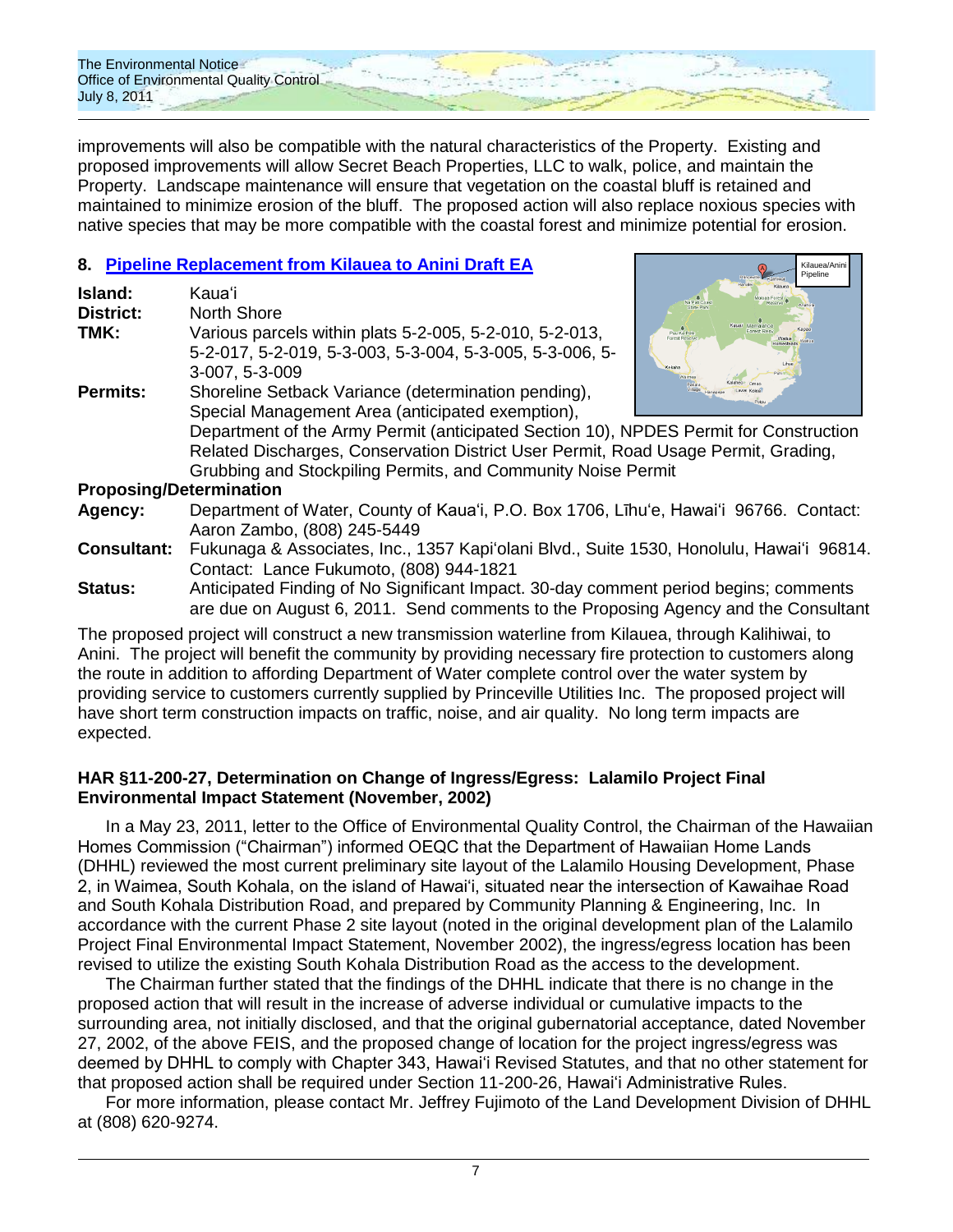# **COASTAL ZONE MANAGEMENT NOTICES**

### **Special Management Area (SMA) Minor Permits**

The SMA Minor permits below have been approved or are pending approval (HRS 205A-30). For more information, contact the county/state Planning Department. Honolulu (523-4131); Hawaiʻi (961-8288); Kauaʻi (241-6677); Maui (270-7735); Kaka‗ako or Kalaeloa Community Development District (587-2840).

| <b>Location (TMK)</b>          | <b>Description (File No.)</b>                                                                                                                  | <b>Applicant/Agent</b>                                  |
|--------------------------------|------------------------------------------------------------------------------------------------------------------------------------------------|---------------------------------------------------------|
| Kaua'i: (3-2-004: 003)         | Placement of An Accessory Storage<br>Container/Trailer (SMA(M)-2011-20)                                                                        | County of Kaua'i, Department of Parks<br>and Recreation |
| Kaua'i: (5-8-010: 027)         | Lāna'i Extension and Fence along Property<br>Boundary (SMA(M)-2011-21)                                                                         | Boesz, Dan & Tina                                       |
| Maui: Wailea (2-1-008: 061)    | Three Tents for Finish Line/Refreshment<br>Area (SM2 20110042)                                                                                 | Jon Emerson                                             |
| Maui: Kahului (3-7-002: 001)   | Warehouse/Industrial Improvements (SM2<br>20110043)                                                                                            | Fergus & Company                                        |
| Maui: (3-8-013: 002)           | South Kihei Road and Uwapo Road Bus<br>Stop (SM2 20110045)                                                                                     | County of Maui, Department of<br>Transportation         |
| Maui: Lahaina (4-6-029: 006)   | Apartment Alteration (SM2 20110046)                                                                                                            | Carlington Corporation                                  |
| O'ahu: Kahalu'u (4-7-011: 018) | Utility Installation, Type A: The Addition of<br>Six Panel, 12 Remote Radio Units, Two<br>Purcell Cabinets, and A GPS Antenna<br>(2011/SMA-21) | Cingular (dba AT&T)/Ali'i Wireless<br>Specialist, LLC   |
| O'ahu: Waialua (6-8-011: 026)  | Expansion of An Existing<br>Telecommunication Facility (2011/SMA-27)                                                                           | AT&T Mobility/RealCom Associates, LLC                   |

### **Federal Consistency Reviews**

The Hawaiʻi Coastal Zone Management (CZM) Program has received the following federal actions to review for consistency with the CZM objectives and policies in Chapter 205A, Hawaiʻi Revised Statutes. This public notice is being provided in accordance with section 306(d)(14) of the National Coastal Zone Management Act of 1972, as amended. For general information about CZM federal consistency please call John Nakagawa with the Hawaiʻi CZM Program at 587-2878. For neighboring islands use the following toll free numbers: Lanai & Molokai: 468-4644 x72878, Kauaʻi: 274-3141 x72878, Maui: 984- 2400 x72878 or Hawaiʻi: 974-4000 x72878. For specific information or questions about an action listed below please contact the CZM staff person identified for each action. Federally mandated deadlines require that comments be received by the date specified for each CZM consistency review. Comments may be submitted by mail, electronic mail or fax, as indicated below.

*Mail*: Office of Planning Department of Business, Economic Development and Tourism P.O. Box 2359 Honolulu, Hawaiʻi 96804 *Email*: [jnakagaw@dbedt.Hawaii.gov](mailto:jnakagaw@dbedt.Hawaii.gov) *Fax*: (808) 587-2899

**Kapaʻa Beach Park Seawall Replacement & Beach Nourishment, Kapaʻa, Kauaʻi**

| <b>Federal Action:</b> | <b>Federal Permit</b>                                    |
|------------------------|----------------------------------------------------------|
| <b>Federal Agency:</b> | U.S. Army Corps of Engineers                             |
| <b>Applicant:</b>      | County of Kaua'i, Department of Public Works             |
| <b>Contact:</b>        | Dr. Warren Bucher, (808) 531-3017                        |
| Location:              | Kapa'a Beach Park, fronting Pono Kai Resort, Kaua'i      |
| TMK:                   | $(4)$ 4-5-7: 1, 9                                        |
| <b>CZM Contact:</b>    | John Nakagawa, (808) 587-2878, jnakagaw@dbedt.Hawaii.gov |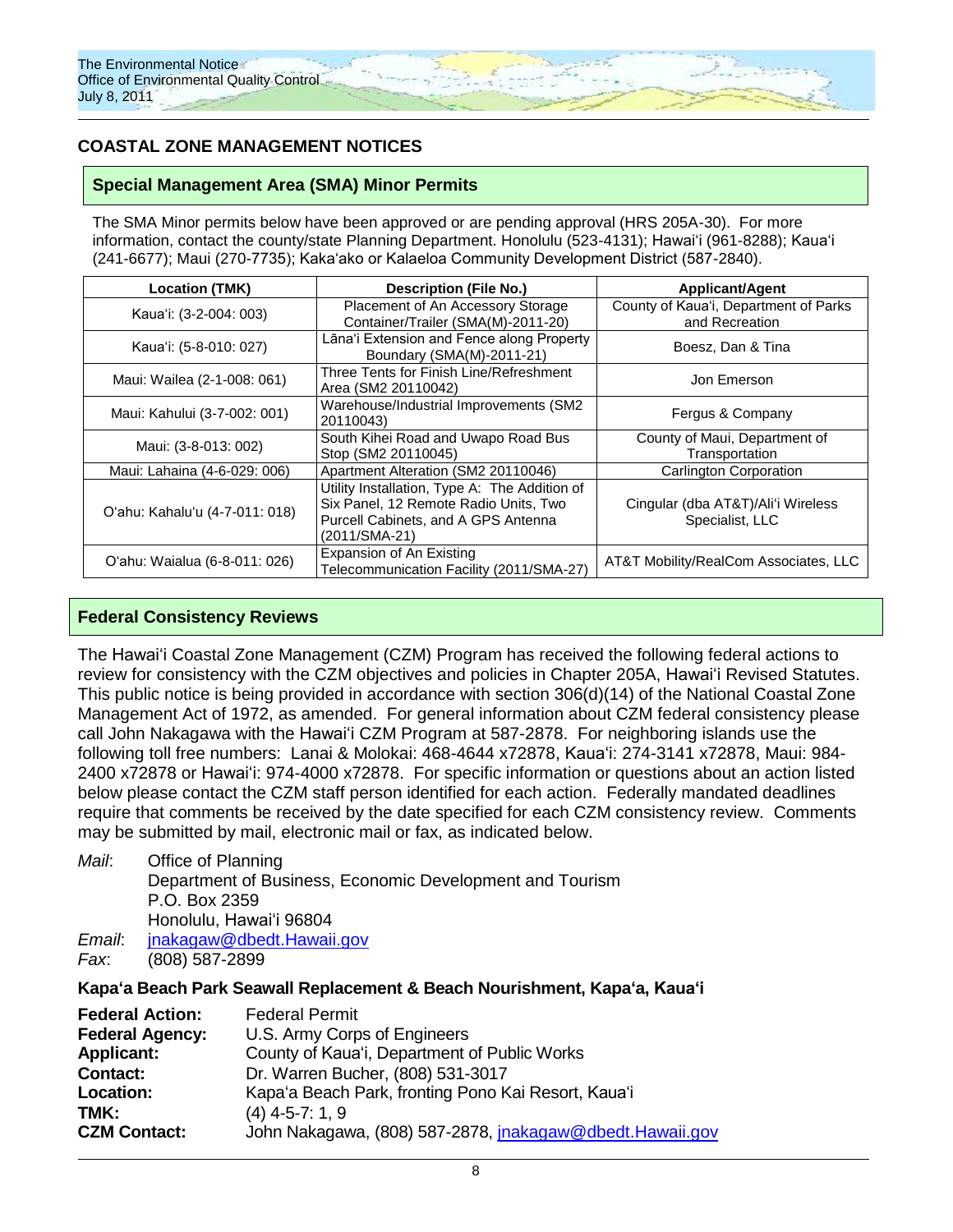

**Proposed Action:** Replace the existing, damaged rock seawall fronting the Pono Kai Resort at Kapaʻa Beach Park with a new sheet pile wall that will extend from the Waikaʻea Canal to the extent of beach erosion on the north, approximately 725 feet. Rocks from the existing seawall will be used to from a protective rock toe on the seaward side of the sheet pile wall. In addition, approximately 3,000 cubic yards of stockpiled beach sand previously dredged from the Waikaʻea Canal will be placed on the eroding beach fronting the seawall. For project details see the Corps of Engineers Public Notice at: [http://www.poh.usace.army.mil/PA/PublicNotices/PN20110627\\_POH2007-00261.pdf.](http://www.poh.usace.army.mil/PA/PublicNotices/PN20110627_POH2007-00261.pdf) **Comments Due:** July 22, 2011

### **SHORELINE NOTICES**

### **Certification Applications**

The shoreline certification applications below are available for review at the DLNR Offices on Kauaʻi, Hawaiʻi, Maui, and Honolulu, 1151 Punchbowl Street, Room 220 (HRS 205A-42 and HAR 13-222-12). All comments shall be submitted in writing to the State Land Surveyor, 1151 Punchbowl Street, Room 210, Honolulu, HI 96813 and postmarked no later than 15 calendar days from the date of the public notice of the application. For more information, call Ian Hirokawa at (808) 587-0420.

| File No. | <b>Date</b> | Location                                                                                                                                                                                                                                                                                                            | <b>Applicant/Owner</b>                   | <b>TMK</b>           |
|----------|-------------|---------------------------------------------------------------------------------------------------------------------------------------------------------------------------------------------------------------------------------------------------------------------------------------------------------------------|------------------------------------------|----------------------|
| OA-1430  | 6/21/11     | Lot 11729 as shown on Map 846 and Lot 18888 as<br>shown on Map 1504 of Land Court Application 1069<br>situate at Honouliuli, 'Ewa, O'ahu<br>Address: 91-101 Papipi Road<br>Purpose: Shoreline determination                                                                                                         | Park Engineering/<br>Haseko ('Ewa), Inc. | 9-1-134:007 &<br>014 |
| OA-1431  | 6/27/11     | Lot 11 of Panahaha Subdivision same being a<br>portion of Royal Patent 5583, Land Commission<br>Award 2937, Part 10, Section 1 to William Harbottle<br>R.M. Towill Corporation/<br>situate at Panahaha, Kane'ohe, O'ahu<br>Hiroko Saito Keanu<br>Address: 44-295 Kane'ohe Bay Drive<br>Purpose: Permitting purposes |                                          | $4 - 4 - 007:011$    |
| MA-482   | 6/15/11     | Lot A of the Waiohuli-Keokea Beach Lots situate at<br>Kihei, Kula, Maui<br>Leslie K.T. Lau/ Passon<br>Address: 1390 South Kihei Road<br><b>Family Trust</b><br>Purpose: SMA permit for construction of exterior<br>staircase on existing house                                                                      |                                          | 3-9-009:008          |
| MA-483   | 6/20/11     | Lot 48 of the Makena Beach Lots Subdivision situate<br>Akamai Land Surveying,<br>at Palauea, Honualua, Makawao, Maui<br>Inc./ Dwayne & Sharon<br>Address: 4532 Makena Road<br>Altman<br>Purpose: N/A                                                                                                                |                                          | 2-1-011:020          |

### **Certifications and Rejections**

The shoreline notices below have been proposed for certification or rejection by DLNR (HRS 205A-42 and HAR 13-222-26). Any person or agency who wants to appeal shall file a notice of appeal in writing with DLNR no later than 20 calendar days from the date of this public notice. Send the appeal to the Board of Land and Natural Resource, 1151 Punchbowl Street, Room 220, Honolulu, HI 96813.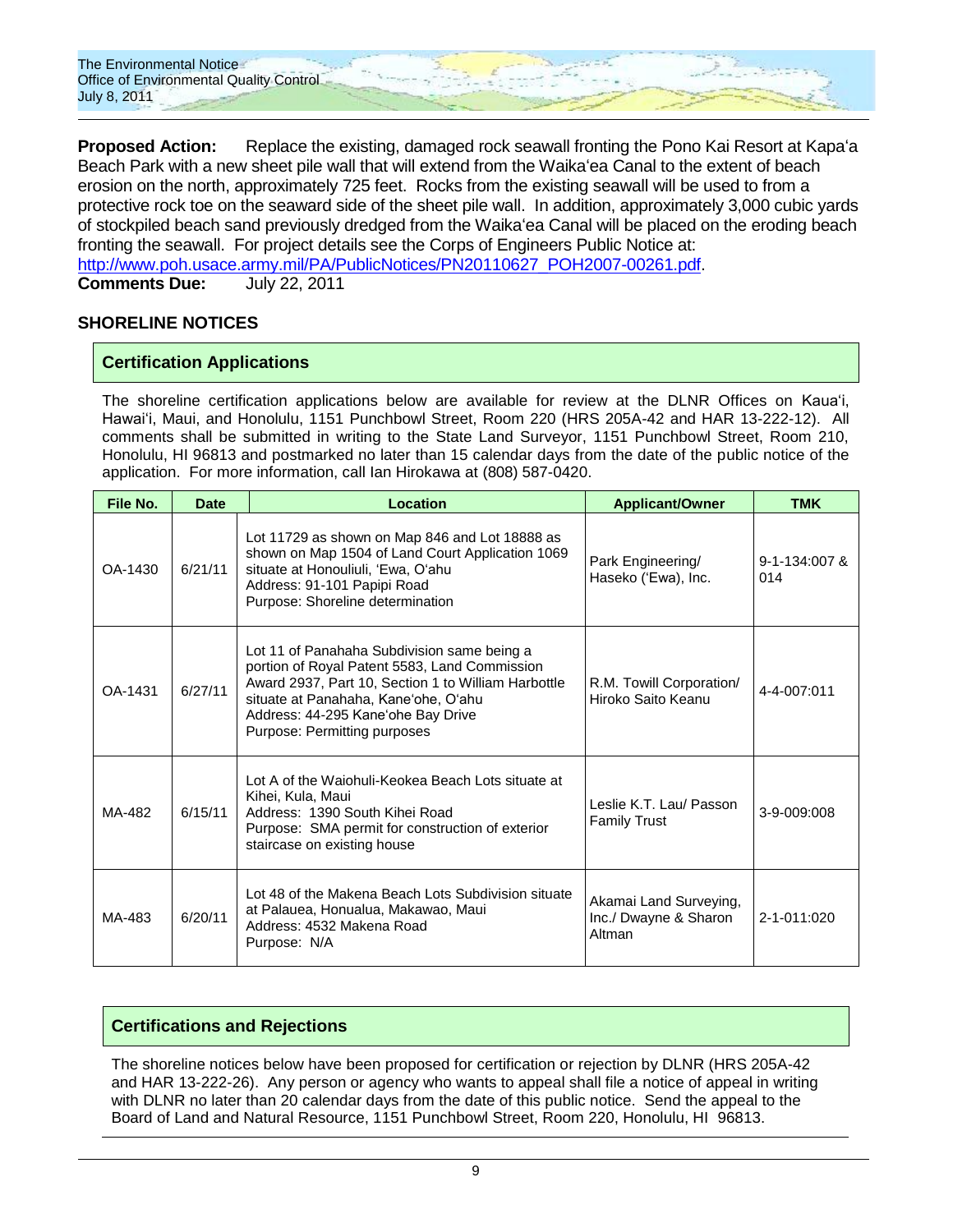| File No. | <b>Proposed/Rejected</b>                   | Location                                                                                                                                                                                                                   | <b>Applicant/Owner</b>                                   | TMK                        |
|----------|--------------------------------------------|----------------------------------------------------------------------------------------------------------------------------------------------------------------------------------------------------------------------------|----------------------------------------------------------|----------------------------|
| OA-1422  | Proposed Shoreline<br>Certification        | East Side of Kamehameha Highway (State<br>Owned Property) between Punalu'u Beach<br>Park and Haleaha Beach Lots situate at<br>Punalu'u, O'ahu<br>Address: Kamehameha Highway<br>Purpose: Punalu'u shore protection project | Sam O. Hirota, Inc./<br>State of Hawai'i                 | $5 - 3 - 004$<br>005 & 006 |
| OA-1425  | Proposed Shoreline<br>Certification        | Lots 4-A, 4 and 29 Section "A", Waiʻalae<br>Beach Lots portion R.P. 4475, L.C. Aw.<br>7713 Ap. 50 to V. Kamamalu situate at<br>Waiʻalae Nui, Honolulu, Oʻahu<br>Address: 4671 Kahala Avenue<br>Purpose: Building permit    | Walter P. Thompson,<br>Inc./ Up-Front Group<br>Co., Ltd. | $3-5-005$ :<br>005 & 008   |
| MA-470   | <b>Proposed Shoreline</b><br>Certification | Kahului Wastewater Reclamation Facility<br>Lot being a portion of Grant 3343 to Claus<br>Spreckels situate at Kahului, Wailuku, Maui<br>Address: Amala Place<br>Purpose: Determine shoreline setback                       | R.T. Tanaka<br>Engineers, Inc./<br>County of Maui        | $3 - 8 - 001$ :<br>188     |

# **POLLUTION CONTROL PERMITS**

Below are some pollution control permits before the State Department of Health (HRS 342B and HAR 11-60.1). For more information, contact the number given.

| <b>Branch</b><br><b>Permit Type</b> | <b>Applicant and</b><br><b>Permit Number</b>                                                                                        | Project<br>Location                                               | <b>Pertinent</b><br>Date | <b>Proposed</b><br><b>Use</b>                                                                    |
|-------------------------------------|-------------------------------------------------------------------------------------------------------------------------------------|-------------------------------------------------------------------|--------------------------|--------------------------------------------------------------------------------------------------|
| <b>Covered Source Permit</b>        | City and County of Honolulu<br>Initial Application No. 0708-<br>CSP No. 0708-01-C                                                   | Located at:<br>Kapa'a Quarry Road,<br>Kailua, O'ahu               | Issued:<br>6/15/11       | Kapa'a and Kalaheo<br>Sanitary Landfills<br><b>Landfill Gas Collection</b><br>and Control System |
| <b>Covered Source Permit</b>        | Jas. W. Glover, Ltd.<br><b>Renewal Application</b><br>No. 0257-03<br>Application for Modification<br>No. 0257-04<br>CSP No. 0257-01 | Located at:<br><b>Halfway Bridge Quarry</b><br>Puhi, Kaua'i       | Issued:<br>6/15/11       | Fixed and<br>Portable/Fixed Crushing<br>and Screening Plants                                     |
| Non-Covered Source<br>Permit        | O'ahu Pet Crematory, LLC<br>Application for Modification<br>No. 0405-05<br>NSP 0405-01-N                                            | Located at:<br>201 Kapa'a Quarry Road,<br>Kailua, O'ahu           | Issued:<br>6/17/11       | 175 lb/hr, 75 lb/hr, and<br>200 lb/hr Pathological<br>Waste Incinerators                         |
| <b>Covered Source Permit</b>        | Green Energy Team, LLC<br>Application for Significant<br>Modification No. 0650-02<br>CSP 0650-01-C                                  | Located at:<br>Old Government Road,<br>Koloa, Kaua'i              | Issued:<br>6/20/11       | One (1) nominal 100<br><b>MMBtu/hr Biomass</b><br><b>Fired Boiler</b>                            |
| <b>Covered Source Permit</b>        | Jayar Construction, Inc.<br>Initial Application No. 0739-<br>CSP No. 0739-01-CT                                                     | Located at:<br><b>Various Temporary Sites</b><br>State of Hawai'i | Issued:<br>6/22/11       | 350 TPH Mobile<br><b>Crushing Plant</b>                                                          |
| <b>Covered Source Permit</b>        | Maui Asphalt X-IX, LLC<br>Initial Application No. 0737-<br>()1<br>CSP No. 0737-01-CT                                                | Located at:<br>Various Temporary Sites,<br>State of Hawai'i       | Issued:<br>6/21/11       | 160 TPH Portable Drum<br>Mix Asphalt Plant with<br>910 HP Diesel Engine                          |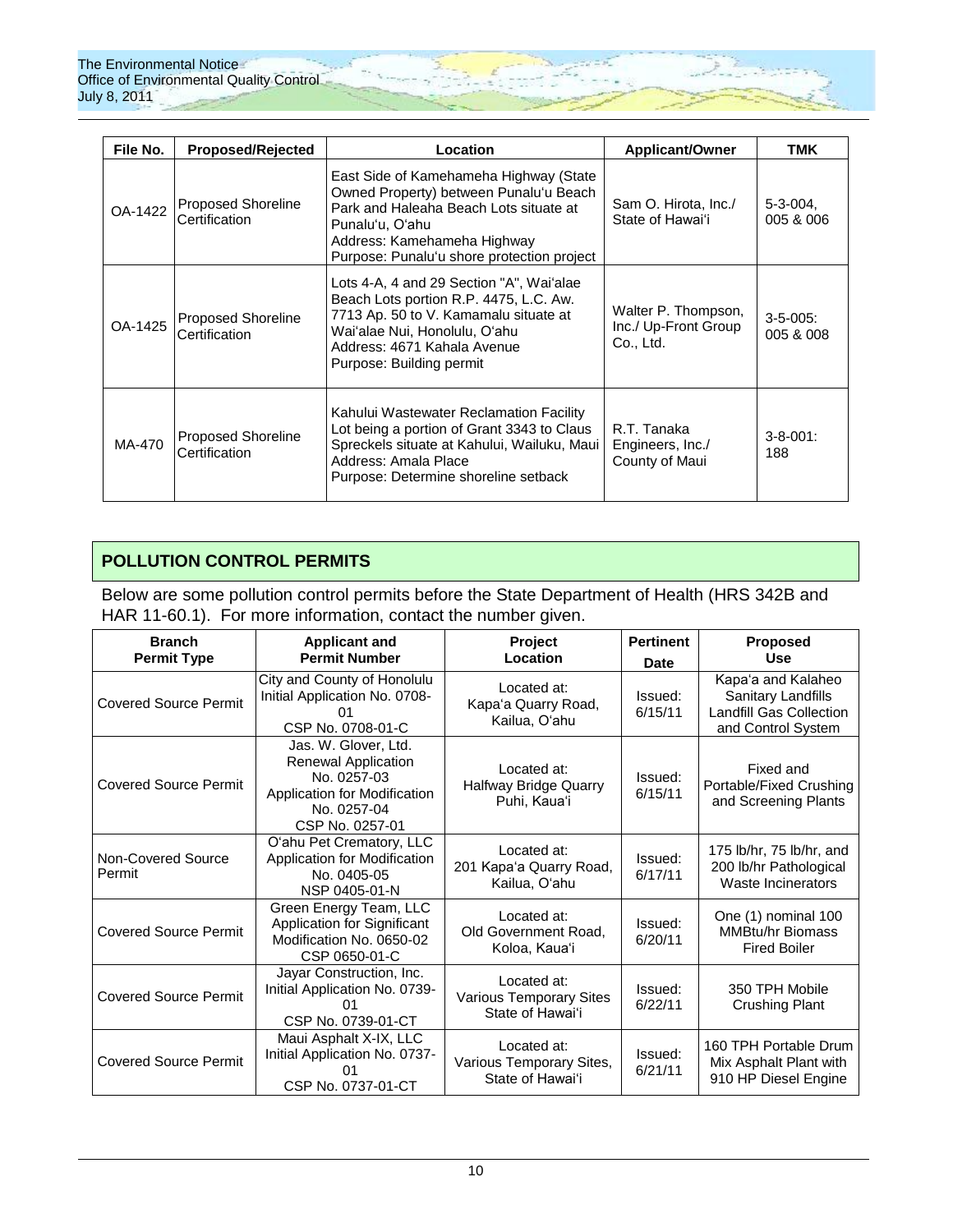# **NOTICE OF VOLUNTARY RESPONSE PROGRAM APPLICATION**

The Hawaiʻi Department of Health has received applications for the State's Voluntary Response Program (VRP). The purpose of the program is to encourage property owners, lenders, developers, or prospective purchasers of property to voluntarily clean up contaminated properties. Under the VRP, applicants conduct a thorough environmental investigation and implement a state-approved response action to address any contamination found on the property. Suspected contaminants at these sites include a variety of petroleum related chemicals and metals in soil, groundwater and soil vapor.

Upon successfully completing the VRP, the applicant will receive a "letter of completion" that typically exempts future purchasers from liability to the State for the contamination that was addressed under the VRP. Parties that are responsible for the contamination are not eligible for exemptions from liability.

The applications received address contamination on the following property: Grace Pacific Corporation, Lower Makakilo Quarry

### **The Department of Health welcomes comments or questions from the public regarding the project. For additional information or to review the application, please contact Steven P. Mow in Honolulu at (808) 586-4251.**

A brief description of the project site is included below:

Grace Pacific is using the Property as a distribution site for customers utilizing aggregate products (e.g., gravel) and as a central maintenance facility. The primary historical functions of the Grace Pacific Lower Makakilo Facility have been aggregate and concrete manufacturing and hot-mix asphalt manufacturing and distribution. Concrete manufacturing operations were shut down in 2007 and asphalt plant operations were shut down in early 2009. Aggregate processing operations will continue through 2012.

# **FEDERAL NOTICES**

### **Makawao Home Nominated to the National Register of Historic Places**

Nominations for the following properties being considered for listing or related actions in the National Register were received by the National Park Service before June 3, 2011.

**Maui County** – Baldwin, Fred C., Memorial Home, 1813 Baldwin Ave., Makawao, 11000437 Pursuant to section 60.13 of 36 CFR Part 60, written comments are being accepted concerning the significance of the nominated properties under the National Register criteria for evaluation. Comments may be forwarded by United States Postal Service, to the National Register of Historic Places, National Park Service, 1849 C St., NW., MS 2280, Washington, DC 20240; by all other carriers, National Register of Historic Places, National Park Service, 1201 Eye St., NW., 8th floor, Washington, DC 20005; or by fax, 202–371–6447. Written or faxed comments should be submitted by July 11, 2011. Before including your address, phone number, e-mail address, or other personal identifying information in your comment, you should be aware that your entire comment—including your personal identifying information—may be made publicly available at any time. While you can ask us in your comment to withhold your personal identifying information from public review, we cannot guarantee that we will be able to do so (76 FR 37150, June 24, 2011).

### **Western Pacific Pelagic Fisheries; Prohibiting Longline Fishing Within 30 nm of the Northern Mariana Islands**

The National Marine Fisheries Service (NMFS) has issued a final rule prohibiting pelagic longline fishing within approximately 30 nautical miles (nm) of the islands of the Commonwealth of the Northern Mariana Islands (CNMI). By establishing a longline fishing prohibited area around the CNMI, NMFS intends to reduce the potential for nearshore localized fish depletion from longline fishing, and to limit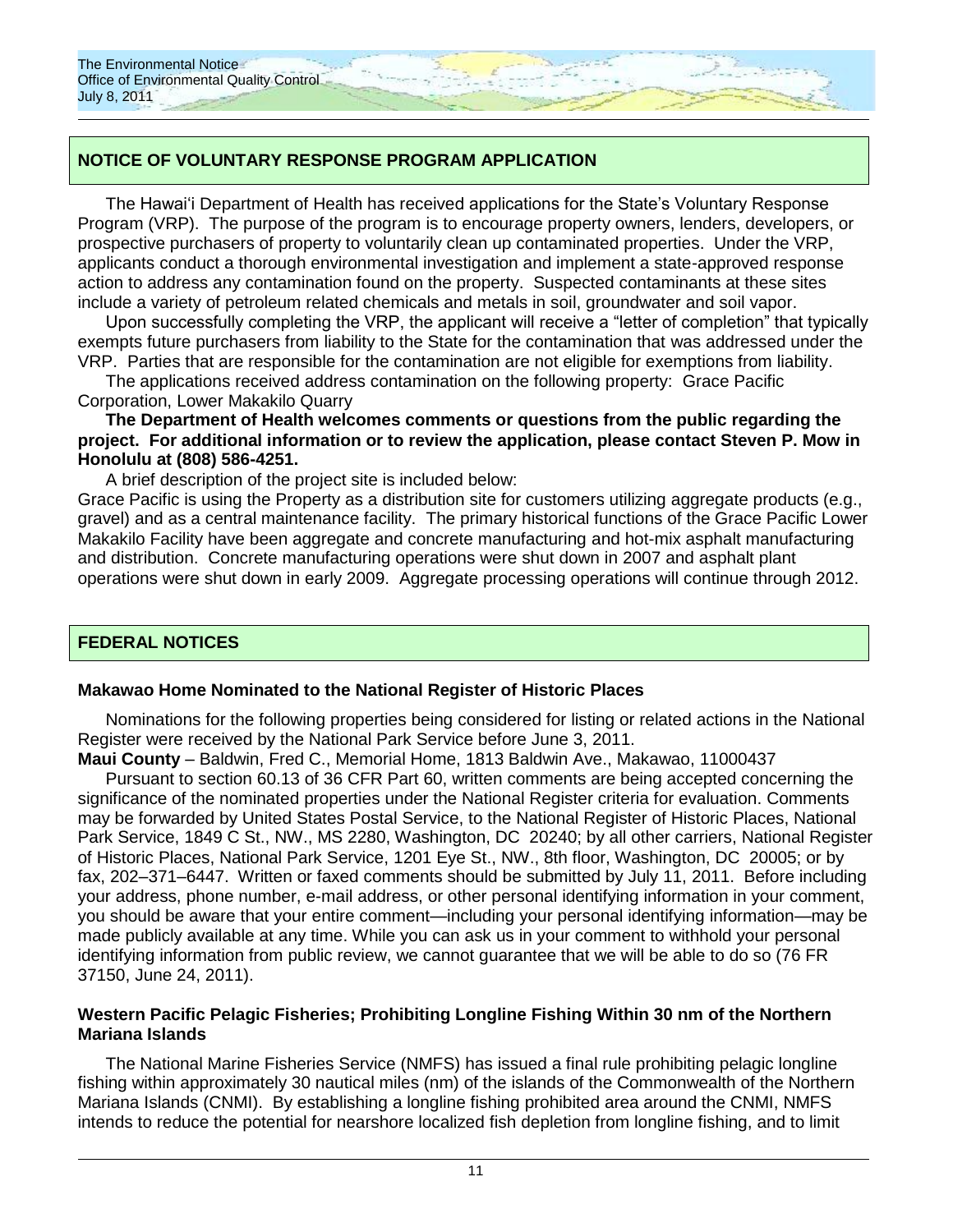

catch competition and gear conflicts between the CNMI-based longline and trolling fleets. This rule also makes several administrative clarifications to the pelagic fishing regulations. This final rule is effective July 27, 2011. The background on this final rule may be found in the Fishery Ecosystem Plan for Pelagic Fisheries of the Western Pacific Region (FEP) and FEP Amendment 2, which are available from the Western Pacific Fishery Management Council (Council), 1164 Bishop St., Suite 1400, Honolulu, HI 96813, tel 808–522–8220, fax 808–522– 8226, *[http://www.wpcouncil.org.](http://www.wpcouncil.org/)* Amendment 2 may also be found at *[http://www.regulations.gov.](http://www.regulations.gov/)* For more information contact Toby Wood, NMFS PIR Sustainable Fisheries, 808–944–2234 (76 FR 37287, June 27, 2011).

### **Fisheries in the Western Pacific; Mechanism for Specifying Annual Catch Limits and Accountability Measures**

The National Marine Fisheries Service (NMFS) has issued a final rule establishing the procedures and timing for specifying annual catch limits (ACLs) and accountability measures (AMs) for western Pacific fisheries. The final rule is intended to help NMFS end and prevent overfishing, rebuild overfished stocks, and achieve optimum yield. This rule is effective July 27, 2011. Copies of the Fishery Ecosystem Plans (FEP) for the Pacific Remote Islands Areas (PRIA), American Samoa, Mariana Archipelago, Hawaiʻi, and western Pacific pelagic fisheries are available from the Western Pacific Fishery Management Council (Council), 1164 Bishop St., Suite 1400, Honolulu, HI 96813, 808–522–8220, fax 808–522– 8226, or *[http://www.wpcouncil.org.](http://www.wpcouncil.org/)* For more information contact Jarad Makaiau, NMFS PIR, Sustainable Fisheries, 808–944–2108 (76 FR 37285, June 27, 2011).

### **List of Fisheries for 2012**

The National Marine Fisheries Service (NMFS) is publishing its proposed List of Fisheries (LOF) for 2012, as required by the Marine Mammal Protection Act (MMPA). The proposed LOF for 2012 reflects new information on interactions between commercial fisheries and marine mammals. NMFS must classify each commercial fishery on the LOF into one of three categories under the MMPA based upon the level of serious injury and mortality of marine mammals that occurs incidental to each fishery. The classification of a fishery in the LOF determines whether participants in that fishery are subject to certain provisions of the MMPA, such as registration, observer coverage, and take reduction plan (TRP) requirements. Comments must be received by July 28, 2011.

Send comments by any one of the following methods. (1) Electronic Submissions: Submit all electronic comments through the Federal eRulemaking portal: *[http://www.regulations.gov](http://www.regulations.gov/)* (follow instructions for submitting comments). (2) Mail: Chief, Marine Mammal and Sea Turtle Conservation Division, Attn: List of Fisheries, Office of Protected Resources, NMFS, 1315 East-West Highway, Silver Spring, MD 20910. All comments received are a part of the public record and will generally be posted to *[http://www.regulations.gov](http://www.regulations.gov/)* without change.

All Personal Identifying Information (*e.g.,* name, address, *etc.*) voluntarily submitted by the commenter may be publicly accessible. Do not submit Confidential Business Information or otherwise sensitive or protected information. NMFS will accept anonymous comments (enter "N/A" in the required fields if you wish to remain anonymous). Attachments to electronic comments will be accepted in Microsoft Word, Excel, WordPerfect, or Adobe PDF file formats only. Information regarding the LOF and the Marine Mammal Authorization Program, including registration procedures and forms, current and past LOFs, information on each Category I and II fishery, observer requirements, and marine mammal injury/mortality reporting forms and submittal procedures, may be obtained at:

*<http://www.nmfs.noaa.gov/pr/interactions/lof/>* or from the NMFS, Pacific Islands Region, Protected Resources, 1601 Kapiʻolani Boulevard, Suite 1100, Honolulu, HI 96814–4700, Attn: Lisa Van Atta.

For further information contact Lisa Van Atta, Pacific Islands Region at 808–944–2257 (76 FR 37716, June 28, 2011)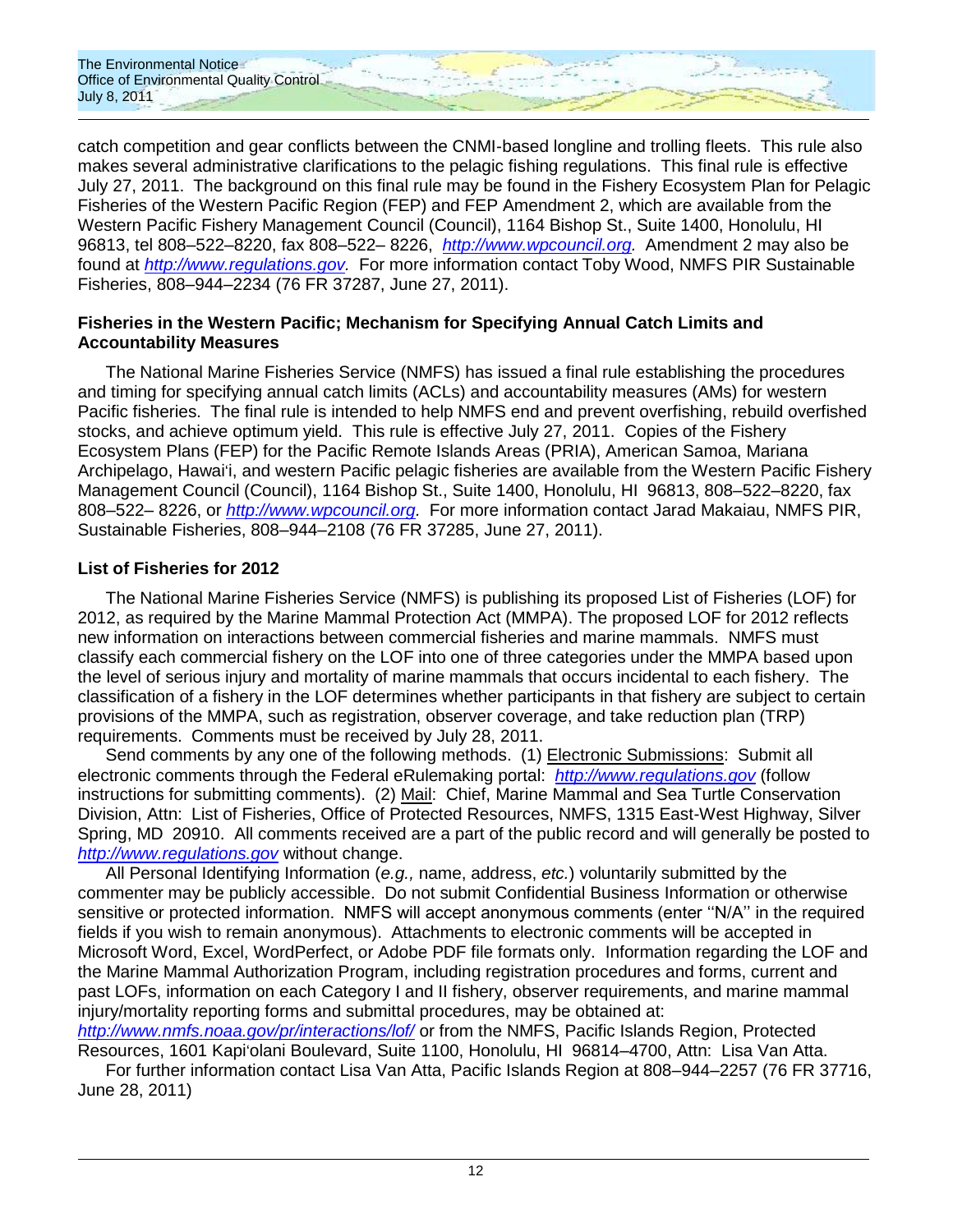

# **ENVIRONMENTAL COUNCIL NOTICES**

The following are schedules and agendas for E.C. committees and the regular meeting for the Environmental Council on Wednesday, July 13, 2011. Please note that official electronic comment and testimony on Environmental Council matters should be sent to [environmental.council@doh.hawaii.gov](mailto:environmental.council@doh.hawaii.gov) with the subject line marked "Environmental Council Comment/Testimony".

| <b>Exemption Committee</b><br>July 13, 2011<br>10am - noon<br><b>AGENDA</b>                                                                                                                                                                                                                                                                                                                                                                                                                                                                                                                                                                                                                                                                                                                                                     | <b>Legislative Committee</b><br>July 13, 2011<br>1-2 PM.<br><b>AGENDA</b>                                                                                                                                                                                                           |  |  |  |  |  |
|---------------------------------------------------------------------------------------------------------------------------------------------------------------------------------------------------------------------------------------------------------------------------------------------------------------------------------------------------------------------------------------------------------------------------------------------------------------------------------------------------------------------------------------------------------------------------------------------------------------------------------------------------------------------------------------------------------------------------------------------------------------------------------------------------------------------------------|-------------------------------------------------------------------------------------------------------------------------------------------------------------------------------------------------------------------------------------------------------------------------------------|--|--|--|--|--|
| Introductions<br>1.<br>2.<br>Department of Land and Natural Resources: Department<br>wide exemptions<br><b>Public Testimony</b><br>3.<br>Retreat Discussion and Projects for 2011-2012<br>4.<br><b>New Business</b><br>5.<br>Next meeting<br>6.                                                                                                                                                                                                                                                                                                                                                                                                                                                                                                                                                                                 | Call to Order<br>$\mathbf{1}$ .<br>2.<br>Recap Goals from the Environmental Council Retreat<br>3.<br>Discuss Proposed and Potential Food Security Legislation<br>and Necessary Research<br><b>Public Testimony</b><br>4.<br>5.<br><b>Schedule Next Meeting</b><br>6.<br>Adjournment |  |  |  |  |  |
| <b>ENVIRONMENTAL COUNCIL</b><br>July 13, 2011                                                                                                                                                                                                                                                                                                                                                                                                                                                                                                                                                                                                                                                                                                                                                                                   |                                                                                                                                                                                                                                                                                     |  |  |  |  |  |
| 2-4 PM<br><b>AGENDA</b>                                                                                                                                                                                                                                                                                                                                                                                                                                                                                                                                                                                                                                                                                                                                                                                                         |                                                                                                                                                                                                                                                                                     |  |  |  |  |  |
| Call to Order<br>1.<br>2.<br>Introductions<br>3.<br>Approval of Minutes from 5/11/11<br>Election of Chair & Vice Chair<br>4.<br>5.<br>Chair's Report<br>--Retreat Follow up & Next Steps<br>--Explanation of Vote from 5/11/11 Meeting of DLNR Exemption Request<br>--Housekeeping Items<br>--Meeting Dates & Times<br><b>OEQC Director's Report</b><br>6.<br>--Meeting with Legislators<br><b>Standing Committee on Exemptions</b><br>7.<br>--Follow up action items from retreat<br>--DLNR Exemption Requests<br>Public Testimony on DLNR Exemptions Only<br>8.<br>Vote on DLNR Exemptions<br>9.<br>10. Standing Committee on Rules<br>11. Standing Committee on Annual Report<br>12. Standing Committee on Legislation<br>13. Public Testimony (Other)<br>14. Correspondence Received<br>15. New Business<br>16. Adjournment |                                                                                                                                                                                                                                                                                     |  |  |  |  |  |